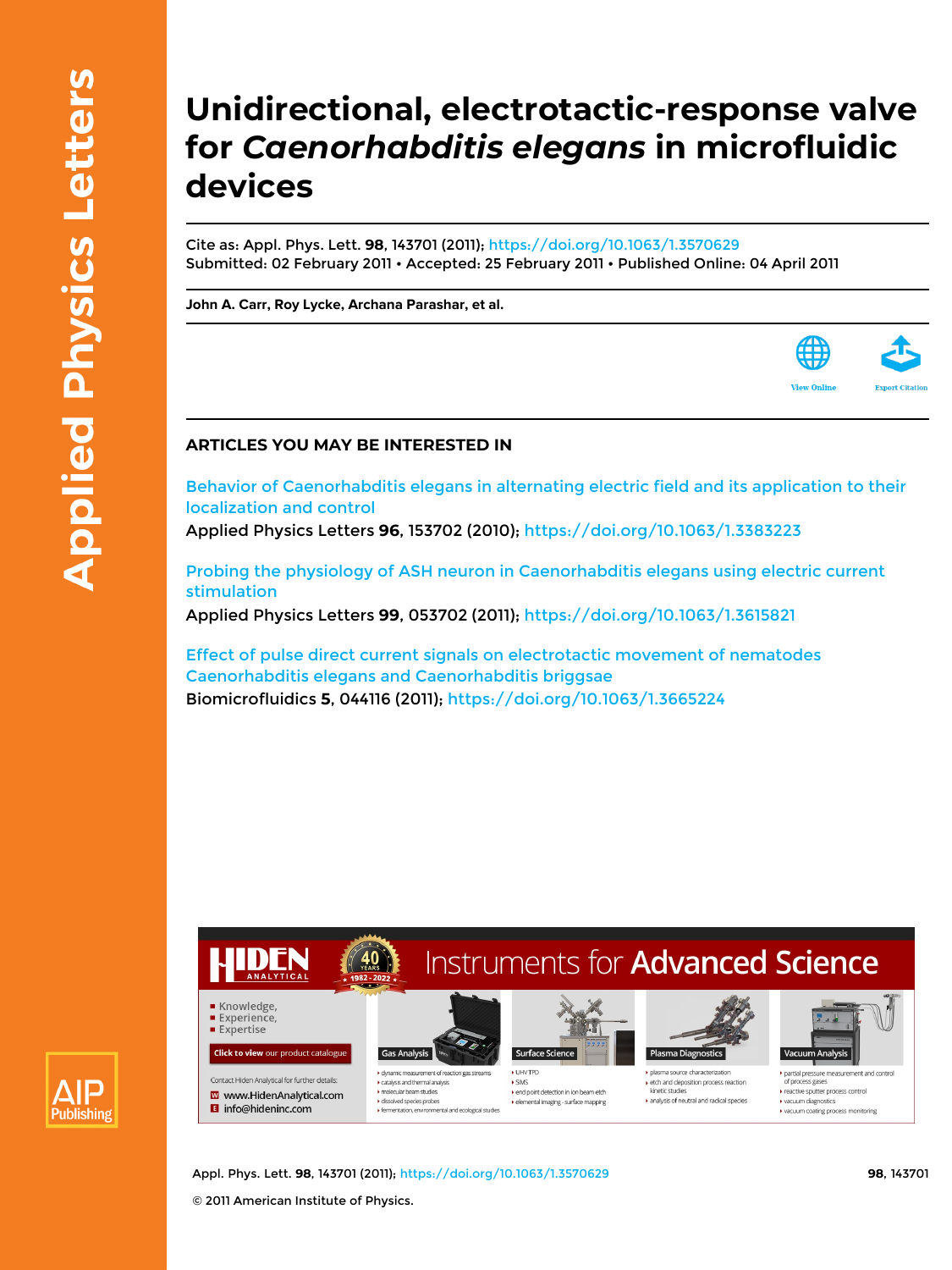### **[Unidirectional, electrotactic-response valve for](http://dx.doi.org/10.1063/1.3570629)** *Caenorhabditis elegans* **[in microfluidic devices](http://dx.doi.org/10.1063/1.3570629)**

John A. Carr, Roy Lycke, Archana Parashar, and Santosh Pandey<sup>a)</sup> *Department of Electrical and Computer Engineering, Iowa State University, Ames, Iowa 50011, USA*

(Received 2 February 2011; accepted 25 February 2011; published online 4 April 2011)

We report a nematode electrotactic-response valve (NERV) to control the locomotion of *Caenorhabditis elegans* (C. elegans) in microfluidic devices. This nonmechanical, unidirectional valve is based on creating a confined region of lateral electric field that is switchable and reversible. We observed that *C. elegans* do not prefer to pass through this region if the field lines are incident to its forward movement. Upon reaching the boundary of the NERV, the incident worms partially penetrate the field region, pull back, and turn around. The NERV is tested on three *C. elegans* mutants: wild-type (N2), *lev-8*, and *acr-16*. © 2011 American Institute of Physics. doi[:10.1063/1.3570629](http://dx.doi.org/10.1063/1.3570629)

Modern materials and structures fabricated using soft lithography are beginning to impact several areas in microbiology and medicine.<sup>1</sup> These include microscale and nanoscale devices for studying the growth, behavior and population dynamics of cells, bacteria, and microorganisms. $2-6$  $2-6$  An inevitable operation in integrated biomicrofluidic devices is the controlled loading, trapping, and unloading of biological samples. $1-3$  $1-3$  Microfluidic valves, particularly pinch-type and pneumatic valves, have gained popularity for controlling the flow of liquids and suspended particles.<sup>7</sup> In the pinch-type microvalves, actuation is achieved by pressing or releasing a flexible silicon tube<sup>7,[8](#page-3-5)</sup> or glass beads embedded in pockets of a rigid polydimethylsloxane (PDMS) layer.<sup>9</sup> In pneumatic microvalves, two sets of PDMS microchannels, separated by a thin PDMS membrane, are bonded perpendicular to each other.<sup>10</sup> Pressure applied through the top channel (control layer) collapses the PDMS membrane and controls flow in the bottom channel (flow layer) where the experiment is performed.<sup>10</sup>

With recent advances in whole-animal phenotyping and screening techniques, $11-19$  $11-19$  pneumatic valves have been adopted in integrated microfluidic systems to assist with the controlled loading, immobilization, exposure and release of worms in individual chambers.<sup>19–[22](#page-3-10)</sup> The model organism, Caenorhabditis elegans (C. elegans), is an ideal candidate for on-chip behavioral studies because of its microscopic size, fully mapped genome, ease of culture, availability of mutants, short lifespan, and relevance to human diseases.<sup>19</sup> The advantages of monolithic pneumatic valves in microfluidic worm assays is their negligible dead volume, complete sealing, linearity with applied pressure, small size, and dense integration[.10](#page-3-7) However, monolithic pneumatic valves have some fundamental limitations. Multistep fabrication or bonding steps are needed, these valves are permanent structures within the device and these valves cannot be used to control *C. elegans* in microfluidic assays having nonfluidic (e.g., agarose gel<sup>23</sup> or saturated particulate<sup>24</sup>) media.

We hypothesized that a nonmechanical, virtual valve could be created on-chip that could be sensed by *C. elegans*. This valve would be electrically activated and would contain no moving parts. Our proposed solution stems from previous

work on *C. elegans* electrotaxis<sup>25–[28](#page-3-14)</sup> where it was shown that nematodes migrate to the negative electrode in an electric field  $(4 \text{ V/cm} < E < 10 \text{ V/cm}$  for L4 stage *C. elegans*).<sup>[26](#page-3-15)</sup> Switching the polarity of the direct current (dc) electric field caused the worms to turn around<sup>25,[26](#page-3-15)</sup> whereas applying an ac signal (1 Hz-3 kHz) immobilized them momentarily  $(\sim 20 \text{ s})$ .<sup>[27](#page-3-16)</sup> In previous electrotaxis experiments, locomotion response was observed while having the entire body of the *C. elegans* within an electric field. Here, we study nematode locomotion when the worm, initially contained in a microfludic area having no significant electric field, is incident upon a region containing a lateral field  $(E=33.33 \text{ V/cm})$ . *C*. *elegans* moving through an interface where the field lines opposed their direction of movement [i.e., closed interface in Fig.  $1(a)$  $1(a)$  retracted and turned around; while worms moving through an interface where the field lines were in the same direction as their movement [i.e., open interface in Fig.  $1(a)$  $1(a)$ ] continued their progress unaffected.

Based on the above observations, we present a nematode electrotactic-response valve (NERV) to block or allow the movement of *C. elegans* in sections of a microchannel. The schematic of the valve is depicted in Fig.  $1(b)$  $1(b)$ . The virtual valve is formed by creating parallel electric field lines within a finite section of a central channel (length=1 cm, width = 350  $\mu$ m, and height= 80  $\mu$ m). Standard soft lithography is used to fabricate the test device.<sup>1</sup> To create parallel electric field lines in a localized region, the central channel is microfluidically connected to a pair of electrode ports through side channels (length=500  $\mu$ m, width=25  $\mu$ m, and height  $= 80 \mu m$ ). The side channels are narrow enough to physically restrict the *C. elegans* from entering them. Each electrode port within a pair is placed on either side of the central channel and is laterally separated by a finite distance  $(d)$  $= 2$  mm. In a generalized case, we expect the size and shape of the central/side channels and electrode ports can be adapted for any application. Further, the microfluidic device can be surrounded by any reasonable, even number of side channels and electrode ports to allow the user to create a NERV at any location within their system.

<span id="page-1-0"></span>The device is filled with a 0.8% w/v mixture of agarose in M9 buffer. The measured resistivity of the medium is  $\sim$  0.98  $\Omega$  m. Platinum electrodes are inserted into two a)Electronic mail: pandey@iastate.edu. <br>
electrode ports and a dc voltage  $(V=10 \ V)$  is applied (e.g.,

a)Electronic mail: pandey@iastate.edu.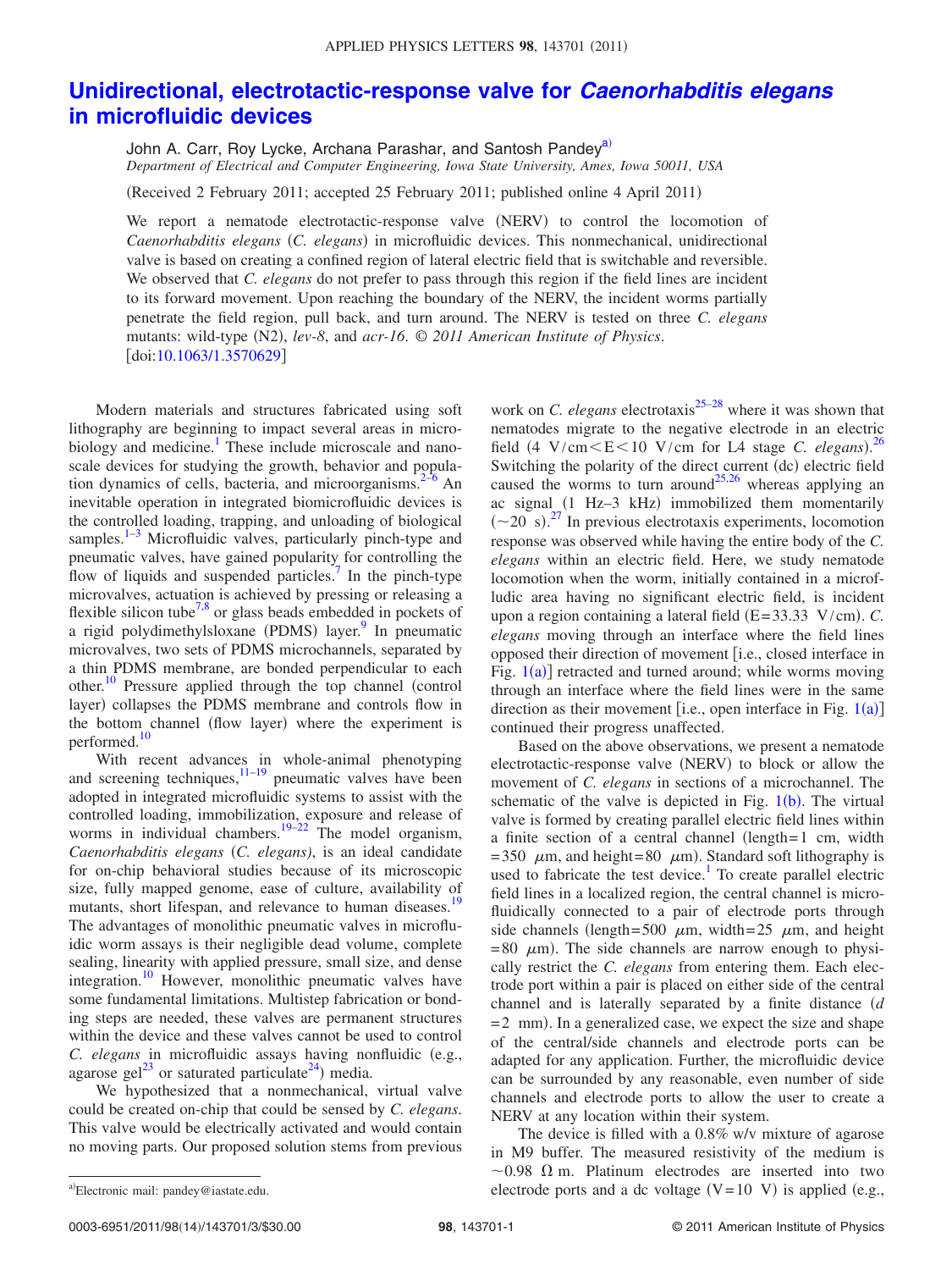<span id="page-2-0"></span>

FIG. 1. (Color online) (a) Snapshot of the device's top-view illustrating the electrical field lines (white arrow) and interfaces. Electric field simulations show the expected field profile within the device. Small fringing effects near the interfaces can be seen with 90% of the field dissipating within 200  $\mu$ m. Scale  $bar= 175 \mu m$ . (b) Schematic of the microfluidic device and nematode NERV for controlling the locomotion of *C. elegans*.<sup>[29](#page-3-18)</sup>

 $cathode=-10$  V and anode= $0$  V). This creates an electric field parallel to the walls of the central channel that is primarily confined within the lateral distance *d* between the two electrode ports [Fig. [1](#page-2-0)(a)]. C. *elegans* are cultured at room temperature on nematode growth media plates seeded with *Escherichia coli* OP50. Single or multiple L4/young adults are hand-picked with a sterile platinum wire and placed into the input port. After a brief scouting time (2-4 min), the worms enter the central channel. Their sinusoidal movements are recorded with a high-speed Leica MZ16 imaging system and forward velocities are measured  $(v_{in N2})$  $= 238.8 \pm 17.2 \mu m/s$ ,  $v_{in \text{lev-}8} = 227.6 \pm 15.4 \mu m/s$ , and  $v_{in,acc-16} = 242.3 \pm 28.9$   $\mu$ m/s; n=10 for each strain). Prior to reaching the NERV, there is no noticeable change in locomotion directionality which indicates that the worms did not yet sense the electrical field. Upon meeting electric field lines which are incident to its forward movement [i.e., the closed interface; Fig.  $1(a)$  $1(a)$ ], the worm partially penetrates its body [defined as the *penetration depth* (PD)] into the field region (Fig. [2](#page-2-1)). Thereafter, the worm turns its body around and continues moving in the opposite direction. Thus a virtual wall is created to block the worm's forward movement to a given section of the device. The forward velocities measured after directional change  $(v_{out N2})$  $= 245.9 \pm 29.9$   $\mu$ m/s,  $v_{\text{out}}$  *lev*-8= 235.8 ± 27.7  $\mu$ m/s, and  $v_{\text{out } acr-16} = 222.5 \pm 19.3 \mu \text{m/s}; \text{ n} = 10 \text{ for each strain}$  show no significant change  $(p<0.05; ANOVA$  test) compared to

<span id="page-2-1"></span>

FIG. 2. (Color online) Time-lapsed images of single N2 *C. elegans* encountering the closed interface of the NERV. A worm, moving from an area of little or no electric field, is incident on the closed interface of the NERV. After probing the lateral E-field region, the worm penetrates to some depth, retracts and turns around; thus a virtual wall is formed at the closed interface. Scale  $bar=150 \mu m$ . (enhanced online). [[URL:](http://dx.doi.org/10.1063/1.3570629.1) <http://dx.doi.org/10.1063/1.3570629.1>][[URL:](http://dx.doi.org/10.1063/1.3570629.2) <http://dx.doi.org/10.1063/1.3570629.2>][[URL:](http://dx.doi.org/10.1063/1.3570629.3) <http://dx.doi.org/10.1063/1.3570629.3>]

those measured before encountering the NERV. Further, the observed worms survive during the course of the experiment  $(\sim)1$  h) showing that the electric field does not cause any noticeable adverse effects on the worms. This result is in accordance with current literature which shows that the worms' velocity and survivability is unaltered upon the application of an electric field.<sup>26</sup> By simply switching off the dc voltage, the NERV is removed and the incident worms continue their forward movement through the region. Turning on the dc voltage recreates the NERV, again blocking incident worms (at the closed interface). Switching the polarity of the applied voltage reverses the direction of the valve. The field lines, now in the same direction as the worm's forward movement, allow the worms to pass through the open interface, but blocks them from returning through the closed interface. The same experiment is conducted with multiple (6– 10 *C. elegans* in the central channel, showing the NERV is capable of controlling more than one worm at a time.

The NERV is tested on L4 stage/young adult *C. elegans* [N2 and two mutants (ZZ15 *lev-8* and JER426 *acr-16*)]. Figure  $3(a)$  $3(a)$  shows the percentage of worms that were blocked at the closed interface. For each strain, the average of  $n=21$ worms for each of three repeats (i.e.,  $N=1$ ,  $N=2$ , and  $N=3$ ) is shown. With an applied field of 33.33 V/cm, 100% of the wild-type N2,  $95 \pm 5\%$  *acr-16* mutant, and 100% of the *lev-8* mutants are blocked. We further observed that the NERV does not block early stage *C. elegans* (L1-L3 stages) which pass through the electric field region even at higher electric fields (up to 45 V/cm). This is because early stage *C. elegans* have not yet developed their amphid neurons which are responsible for electrostatic behavior of nematodes. $25,26$  $25,26$ 

As mentioned, an incident worm does not immediately turn around upon encountering the opposing field lines (at the closed interface) but probes up to a penetration depth before reversing its movement [Fig.  $3(b)$  $3(b)$ ]. For each strain, the vertical scatter plot shows the depth for all worms studied as well as the overall mean values  $(n=21; N=3$  for each strain). The effectiveness of NERV in blocking worm's forward movement is reduced if the lateral distance *d* between the electrode ports is comparable or smaller than the average penetration depth for the *C. elegans* under study. Thus the separation between a pair of electrode ports should be kept larger than the penetration depth for the specific strain being studied (for the three strains studied here no significant difference (p value  $>0.05$ ) is found between the average PDs).

In conclusion, the NERV device presented here is based on an interesting finding that *C. elegans* (moving in a region